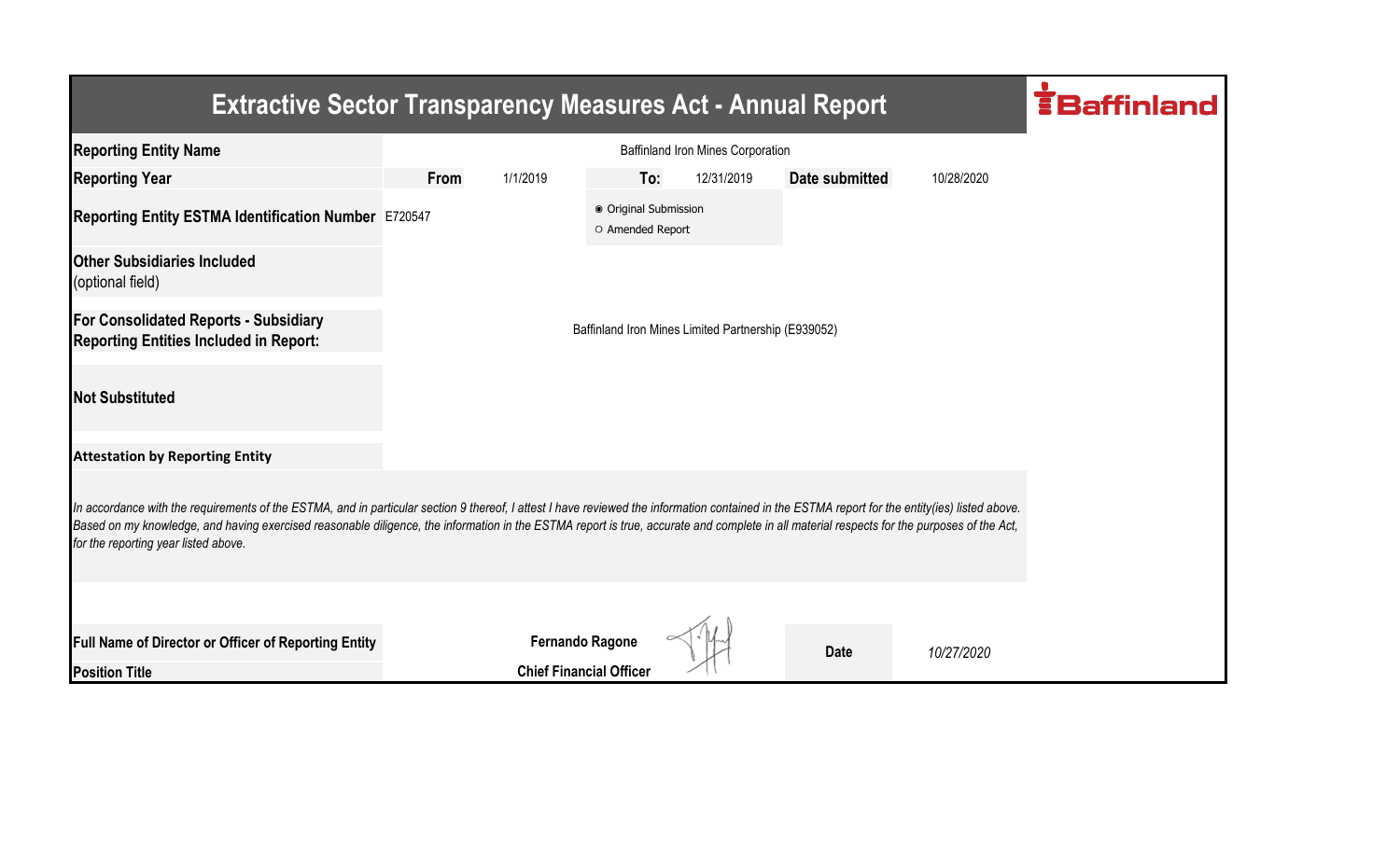| <b>Extractive Sector Transparency Measures Act - Annual Report</b>                     |                                                                |                                                                                 |              |            |                                      |                                |                |                  |                                        |                               |                     |  |
|----------------------------------------------------------------------------------------|----------------------------------------------------------------|---------------------------------------------------------------------------------|--------------|------------|--------------------------------------|--------------------------------|----------------|------------------|----------------------------------------|-------------------------------|---------------------|--|
| <b>Reporting Year</b><br><b>Reporting Entity Name</b><br><b>Reporting Entity ESTMA</b> | From:<br>To:<br>1/1/2019<br>Baffinland Iron Mines Corporation  |                                                                                 |              | 12/31/2019 | <b>Currency of the Report</b><br>CAD |                                |                |                  |                                        |                               |                     |  |
| <b>Identification Number</b><br><b>Subsidiary Reporting Entities (if</b>               | E720547<br>Baffinland Iron Mines Limited Partnership (E939052) |                                                                                 |              |            |                                      |                                |                |                  |                                        |                               |                     |  |
| necessary)<br><b>Payments by Payee</b>                                                 |                                                                |                                                                                 |              |            |                                      |                                |                |                  |                                        |                               |                     |  |
| Country                                                                                | Payee Name <sup>1</sup>                                        | Departments, Agency, etc<br>within Payee that Received<br>Payments <sup>2</sup> | <b>Taxes</b> | Royalties  | Fees                                 | <b>Production Entitlements</b> | <b>Bonuses</b> | <b>Dividends</b> | Infrastructure<br>Improvement Payments | Total Amount paid to<br>Payee | Notes <sup>34</sup> |  |
| Canada                                                                                 | Government of Canada                                           |                                                                                 |              |            | 290,000                              |                                |                |                  |                                        | 290,000                       |                     |  |
| Canada -Nunavut                                                                        | Qikiqtani Inuit Association                                    |                                                                                 |              | 6,230,000  | 5,050,000                            |                                |                |                  |                                        | 11,280,000                    |                     |  |
| Canada -Nunavut                                                                        | Nunavut Tunngavik<br>Incorporated                              |                                                                                 |              |            | 190,000                              |                                |                |                  |                                        | 190,000                       |                     |  |
| Canada -Nunavut                                                                        | Mittimatalik Hunters & Trapper<br>Organization                 |                                                                                 |              |            | 570,000                              |                                |                |                  |                                        | 570,000                       |                     |  |
| Canada -Nunavut                                                                        | Nunavut Arctic College                                         |                                                                                 |              |            | 230,000                              |                                |                |                  |                                        | 230,000                       |                     |  |
|                                                                                        |                                                                |                                                                                 |              |            |                                      |                                |                |                  |                                        |                               |                     |  |
|                                                                                        |                                                                |                                                                                 |              |            |                                      |                                |                |                  |                                        |                               |                     |  |
|                                                                                        |                                                                |                                                                                 |              |            |                                      |                                |                |                  |                                        |                               |                     |  |
| <b>Additional Notes:</b>                                                               |                                                                |                                                                                 |              |            |                                      |                                |                |                  |                                        |                               |                     |  |